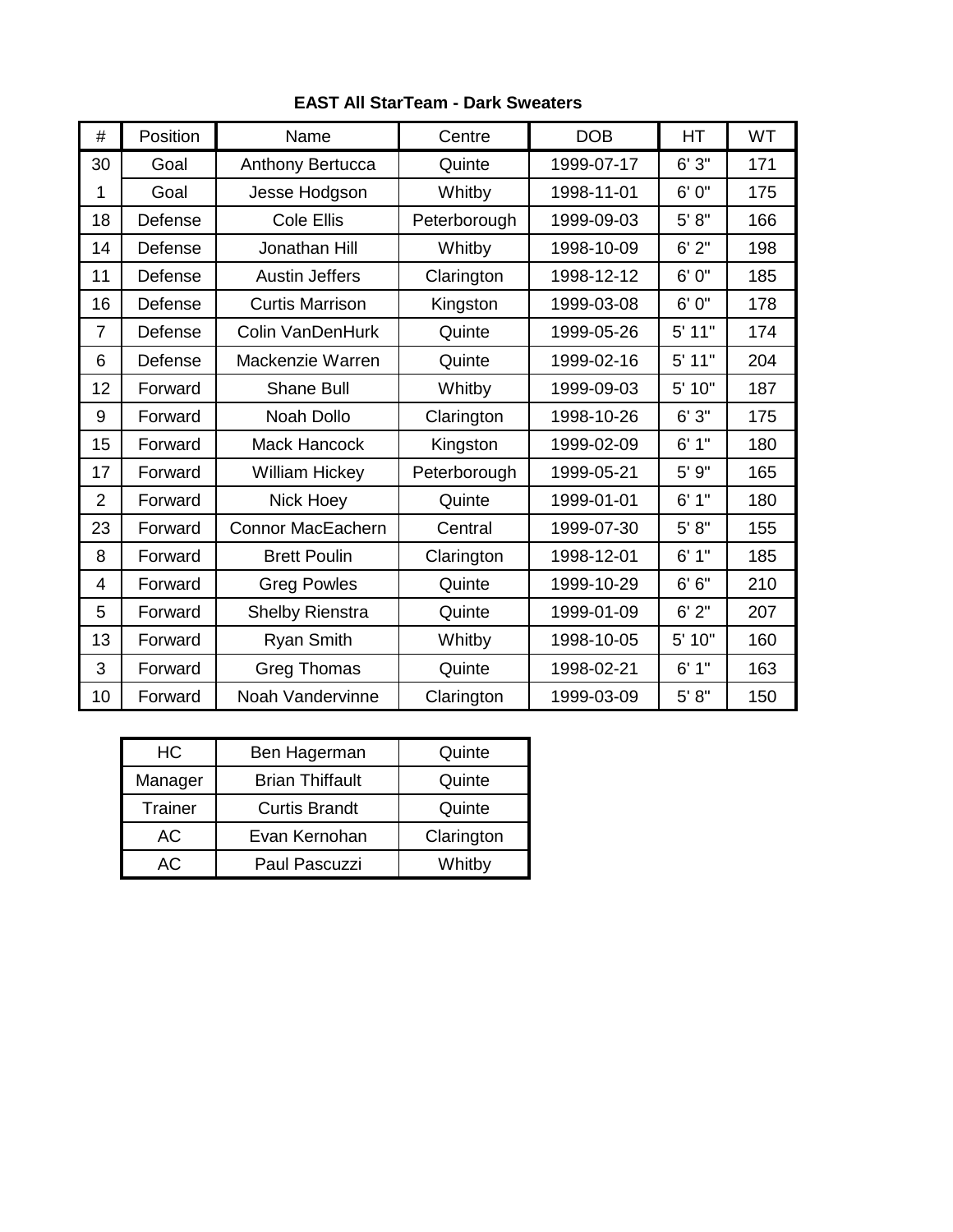| <b>WEST All StarTeam - White Sweaters</b> |  |  |
|-------------------------------------------|--|--|
|-------------------------------------------|--|--|

| #              | Position | Name                      | Centre               | <b>DOB</b> | <b>HT</b> |
|----------------|----------|---------------------------|----------------------|------------|-----------|
| 1              | Goal     | Ryan Franz                | <b>Richmond Hill</b> | 1998-04-13 | 5' 11"    |
| 30             | Goal     | <b>Andrew Vigliatore</b>  | Markham              | 1999-03-13 | 5' 9"     |
| 18             | Defense  | Noah Doyle                | <b>York Simcoe</b>   | 1999-05-28 | $5'$ 11"  |
| 11             | Defense  | <b>Matthew Hunter</b>     | Ajax-Pickering       | 1999-01-04 | 6'1''     |
| 6              | Defense  | <b>Sheldon Nolan</b>      | <b>Richmond Hill</b> | 1998-01-20 | 6'1''     |
| 16             | Defense  | <b>Matthew Priest</b>     | <b>North Central</b> | 1999-Jan   | 6' 0"     |
| $\overline{7}$ | Defense  | <b>Cole Thiessen</b>      | <b>Richmond Hill</b> | 1998-06-18 | 5' 8''    |
| 14             | Defense  | Adam Turner               | Markham              | 1998-03-18 | 6'0''     |
| $\overline{2}$ | Forward  | Andrew Badali             | <b>Richmond Hill</b> | 1998-05-22 | 5'7''     |
| 12             | Forward  | <b>Brendan Browne</b>     | Markham              | 1998-03-27 | 6' 0"     |
| 3              | Forward  | <b>Darius Dimitriadis</b> | <b>Richmond Hill</b> | 1998-05-20 | 6' 0"     |
| 9              | Forward  | Nathan Gooch              | Ajax-Pickering       | 1999-02-21 | 6' 0"     |
| 5              | Forward  | <b>Brad Johnson</b>       | <b>Richmond Hill</b> | 1999-06-05 | 5' 9"     |
| 15             | Forward  | <b>Kole Scott</b>         | <b>North Central</b> | 1999-Oct   | 5' 11"    |
| 4              | Forward  | Dante Spagnuolo           | <b>Richmond Hill</b> | 1998-09-04 | 5' 11"    |
| 8              | Forward  | Davis Teigen-Katsumi      | Ajax-Pickering       | 1999-07-08 | 6' 0"     |
| 17             | Forward  | Jordan Thompson           | <b>York Simcoe</b>   | 1998-04-15 | 6' 0"     |
| 19             | Forward  | Deon Truong               | <b>Barrie</b>        | 1998-10-08 | 6' 0"     |
| 10             | Forward  | Adam Wheaton              | Ajax-Pickering       | 1998-03-13 | 6'1"      |
| 13             | Forward  | <b>Cameron Wingrove</b>   | Markham              | 1998-06-13 | 5'9''     |

| HC      | Kevin Ryan          | <b>Richmond Hill</b> |  |
|---------|---------------------|----------------------|--|
| Manager | <b>Brett Joslin</b> | <b>Richmond Hill</b> |  |
| Trainer | <b>Grant Woods</b>  | <b>Richmond Hill</b> |  |
| АC      | Jonny Foster        | Ajax-Pickering       |  |
| AC.     | Dan Daoust          | Markham              |  |